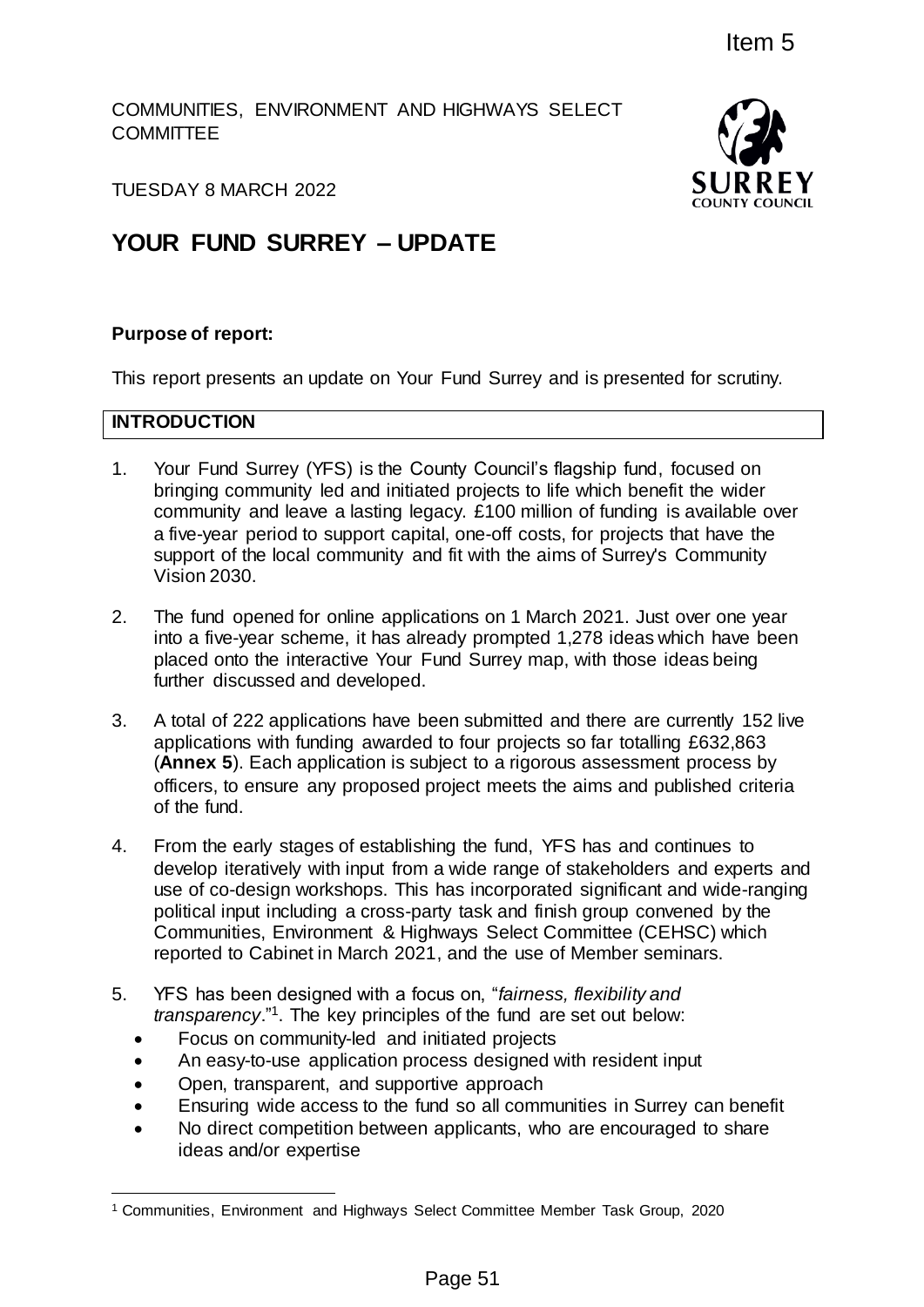- Low barriers to entry with a proportionate investment in time from residents or groups depending on how far they progress in the process
- Learning points from successful and unsuccessful projects will be taken to inform the development and evolution of the fund over time.
- 6. This report sets out details on the development and delivery of YFS in the preceding twelve months for the consideration of CEHSC.

## **ENGAGEMENT**

- 7. YFS has seen an incredible public response across the County to date. Currently, there are nearly 1,400 ideas pinned and over 150,000 people have visited the Commonplace ideas map. Importantly, more than 13,500 people have subscribed to the YFS newsletter updates.
- 8. The YFS team provide a single point of contact and support for applicants throughout the application process. The YFS team draw on the resources of and facilitate the input of officers from across the Council more widely as required.
- 9. YFS officers have teamed up with local voluntary infrastructure organisations to present the fund at events with charitable and community groups. Weekly group and 100 question and answer (Q&A) sessions have also been organised to provide direct support to current and potential applicants.
- 10. It is recognised that residents and community groups who may have limited experience of applying for grants and funding would value support in the development of ideas. Members have a key role to play during this stage.

### **Local Members**

- 11. The Council and Members were encouraged at the inception of the fund to actively engage with residents and communities to offer support and provide feedback to those interested in accessing the fund. The involvement of Members is a key principle of the fund. Member seminars have been organised stressing the importance of their participation, with further seminars planned for Spring 2022.
- 12. Members are fulfilling a critical role in supporting the development and promotion of ideas in their communities contributing to the delivery of successful projects (see **Annex 3** – YFS January update). They have a depth of knowledge as to the needs of their residents and are in a unique position to champion ideas. They also have an ability to connect residents within their communities and identify opportunities for collaboration.
- 13. Officers have been proactive in keeping all Members informed on the progress of the fund including using infographics to show the number of submissions received and to share success stories via the Members Portal and via the Top Lines Brief Newsletter. A report is published on the Member Portal each month to show the progress of applications. The application process has seven Member touchpoints, and the views of local Members are sought on any application taken for decision.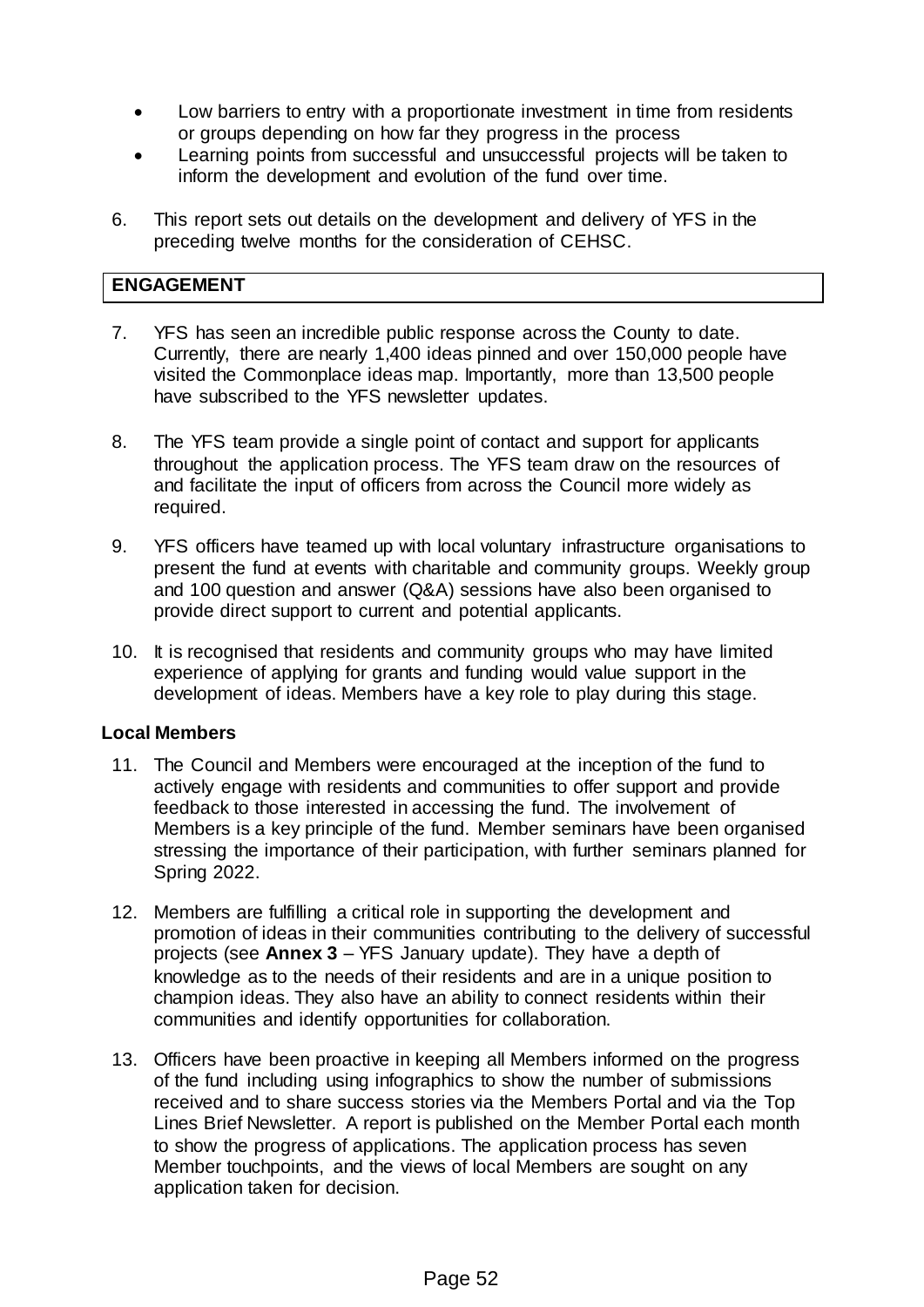## **Communications and Marketing**

- 14. Think Big is the marketing campaign used to promote Your Fund Surrey. The campaign uses a combination of offline and online media. This includes advertising in community magazines, local press, posters to community buildings such as town halls, leisure centres and libraries. Postcards were produced for Members to distribute in their communities. Social media such as Facebook, Twitter, Instagram and NextDoor have all been used at regular intervals with updates on the fund provided to community projects. Geotargeted posts were used to promote the Have Your Say project proposals to the relevant geographical areas. The Fund is also promoted on the Make It Happen website. Campaign assets have been shared with external stakeholders across the county.
- 15. Press releases on projects which have been awarded funding through Surrey News has been shared more widely with BBC Surrey radio interviews, a mention in the House of Commons and local press features. The Fund has also been featured in the Surrey Matters podcast and sent to 175,000 residents via the Surrey Matters newsletter and featured in the No One Left Behind video.
- 16. As part of the future marketing of the fund, a leaflet is currently in production for use at Community Events via the Community Engagement Team and a new promotional video is being produced.

## **FUND OPERATION**

#### **Assessment Process**

- 17. The application and assessment process for YFS was co-designed with resident and community input, to ensure that the fund is both easy to use and widely accessible, so that all communities in Surrey can benefit. An open, transparent, and supportive approach underpins the process with clear guidance available for applicants at all stages.
- 18. A comprehensive [governance](https://www.surreycc.gov.uk/__data/assets/pdf_file/0009/267237/Your-Fund-Surrey-Governance-v1.0-.pdf) document for the operation of the fund has been published online setting out the application, review processes and assessment. Following feedback at the co-design stage, a single application process and set of guidance was developed for the fund to add clarity and reduce confusion for residents. The application process consists of 6 stages (**Diagram 1**). A summary of the application stages is attached in **Annex 2**.
- 19. As of the end of January 2022, 182 project ideas have been taken through to stage two, and 36 have progressed through the entire process - with funding awarded to four projects so far (**Annex 5**). To note, 15 of the 72 unsuccessful applications were withdrawn by the applicant (a further nine were duplicate applications in system).
- 20. As the YFS process has become more established, the team has introduced targets for responding to applicants. A two-week idea submission response target is now in place for all new applications. A target has been initiated of three months for full applications from submission to the decision-making stage. Though it is recognised that all applications to the fund are unique, and the process and time scales will vary based on the requirements of each project.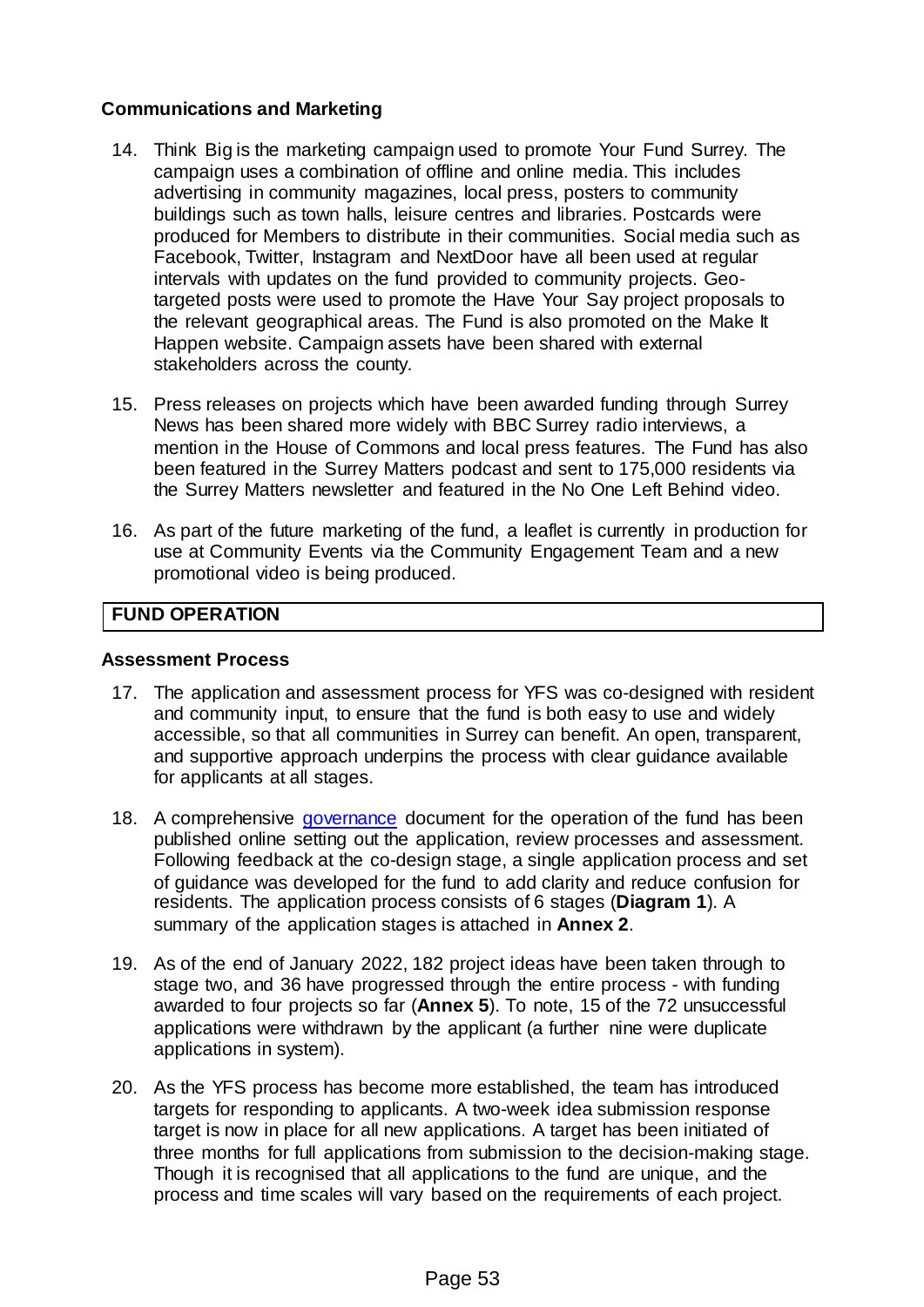21. Applicants are encouraged to seek the support and encouragement of the local County Councillor/s at an early stage when putting a potential project together.





- 22. YFS is open to all to log an idea, but to apply for funding they must be a registered group. This includes voluntary or community organisations, registered charities, a constituted group or club, a community interest company (CIC), social enterprise and parish or town councils (for any non-statutory related activity).
- 23. All applications to YFS are subject to an extensive assessment process including a rigorous two step application process involving assessment and scoring by YFS Officers. This includes input from the Expert Hub, a group of specialist Officers providing insight for the eligibility of funding. Each application at the submission stage is assessed and scored independently by three Officers whose scores are then moderated. Officers consider each project against the aims and published criteria of the fund to determine whether it is eligible for funding. Environmental impact is one of the key criteria for the fund and from the outset applicants are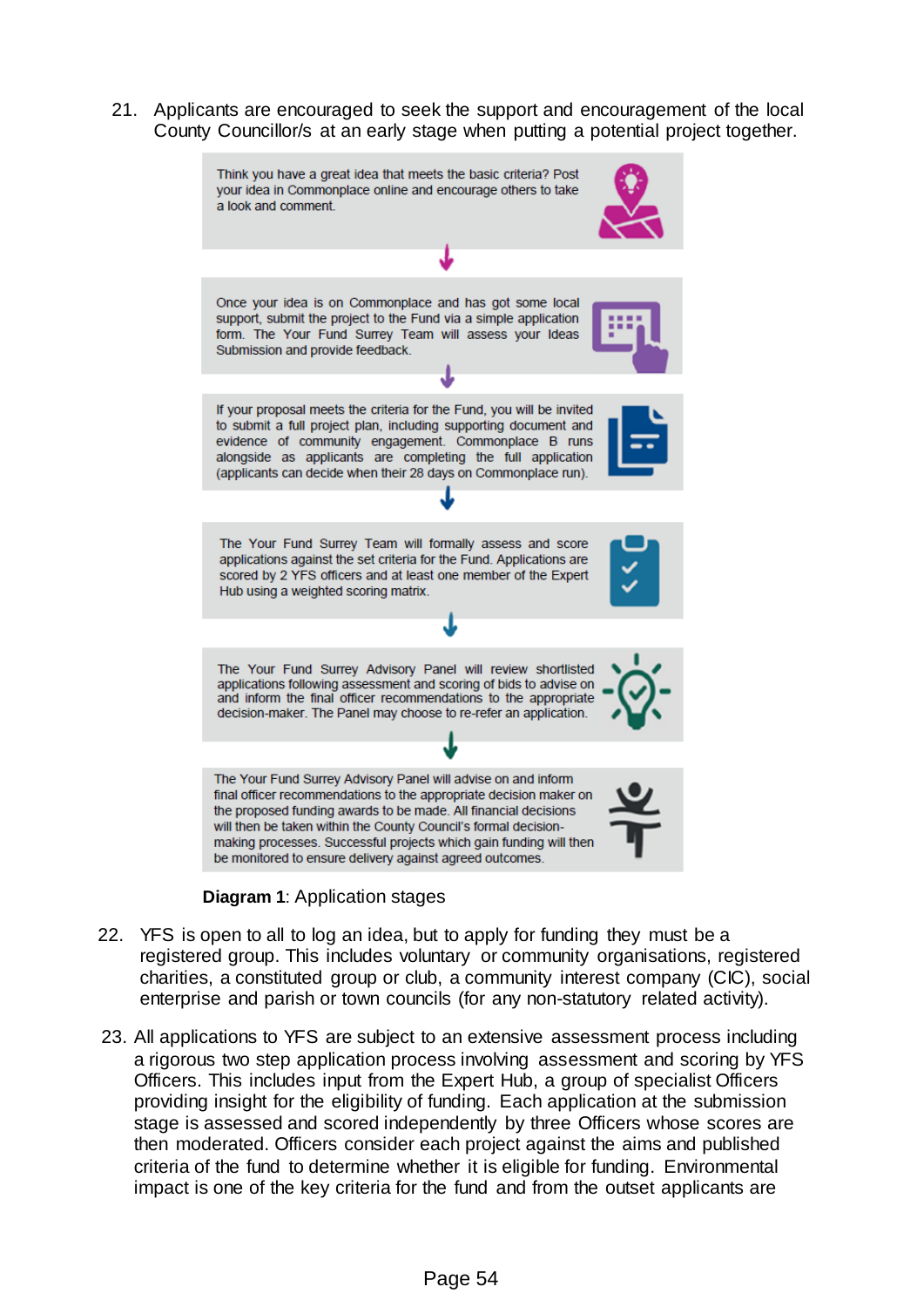encouraged to consider environmental and sustainable practice and components as part of any build or project.

24. A scoring matrix outlining the funds five scoring criteria are set out in **Annex 4**. Officers use the scoring matrix to score each project objectively and consistently. This method of scoring ensures robustness and a clear audit trail to the decisionmaking process. This also ensures that if any funding decisions are challenged or Freedom of Information requests are submitted, there is clear evidence behind how a decision has been reached.

### **Financial Assessment**

- 25. YFS applications undergo a high degree of financial testing. The project costs submitted in support of individual applications are assessed against independently sourced quotations which are scrutinised by officers within the Finance team in relation to any monies which may be allocated to a project. The YFS team has a dedicated finance officer with specific expertise on which they can call.
- 26. Projects must pass a series of rigorous financial tests to be considered for approval. The financial assessment considers:
	- a) The health of the organisation or group (accounts and bank statements)
	- b) The health of the proposed project (cash flow, balance sheet)
	- c) Where relevant, a commercial assessment is undertaken
- 27. Control measures are in place so that if any matters are flagged as part of this process, they can be referred by the team to the Principal Auditor in Internal Audit and Counter Fraud as is deemed appropriate. There are also regular weekly review sessions held internally at which team members are encouraged to flag any issues or concerns for wider consideration.
- 28. As Surrey County Council (SCC) only provide capital funding (and the fund is designed to empower communities without ongoing reliance on the council), any running costs will need to be covered by income streams.
- 29. A commercial finance assessment is conducted for projects which are contingent on the successful delivery of a commercial model. It is noted and accepted that approving bids that are dependent on a commercial model for their long-term viability carries inherent risk. Assessments are undertaken to ensure consideration has been given to these risks and additional information is requested where it is felt necessary (see paras 47-49).

#### **Expert Hub**

- 30. The primary role of the YFS Expert hub is to review applications and to provide insight for the eligibility of funding, which assists the YFS team in conducting rigorous assessment against the fund requirements and scoring criteria.
- 31. Officers who form the Expert Hub have been identified from within SCC, borough and district councils, and the voluntary sector to provide specialist insight for the eligibility of funding. Individuals are identified to provide expert input either in relation to their organisation, directorate, or subject field / discipline.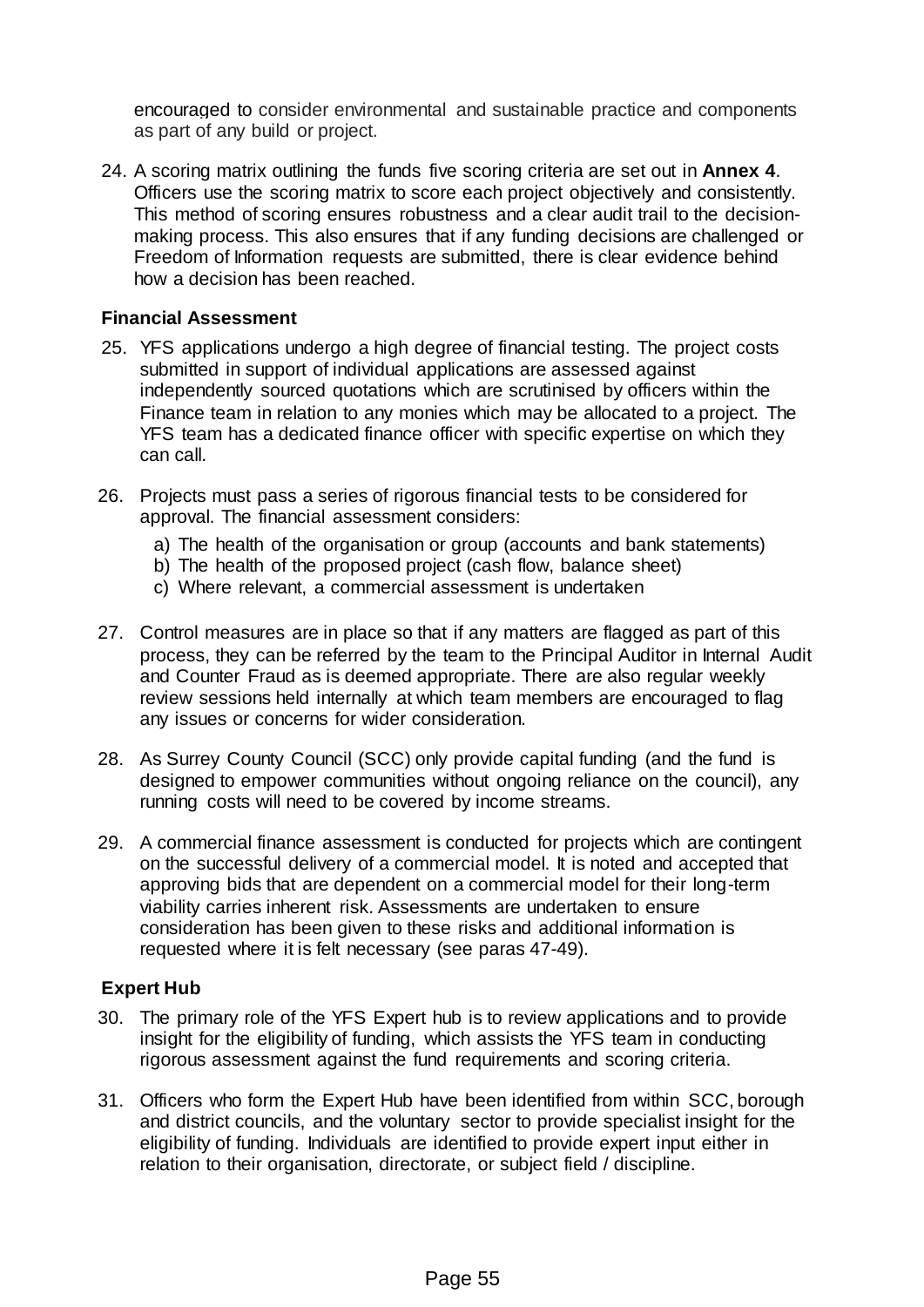32. Members of the Expert Hub are informed of projects relevant to their specialist or geographical area to provide insight. These officers help to identify sticking points and may propose solutions for projects. The Expert Hub can provide a fresh perspective on projects received, bolstering the standing YFS team.

## **Advisory Panel**

33. The cross-party Member Advisory Panel was established to assist the formal decision-making processes which sit outside its remit. The role of the Panel is to review shortlisted applications following assessment and scoring of bids by Officers. The panel advises and helps to inform the final Officer recommendations to the appropriate decision-maker on the proposed funding awards to be made. The Advisory Panel may suggest additional conditions for funding. The Panel has not been established to scrutinise the overall management and administration of YFS, the responsibility of which sits with CEHSC.

## **Decision Making**

- 34. All financial decisions relating to the fund will be taken by the appropriate decision maker as set out in the July 2020 Cabinet Report, within the Council's established Financial Approval framework.
- 35. To ensure that final decision-making is as streamlined and proportionate to the amount being sought as possible, Cabinet approved authority for final decisions on funding awards in three bands, with the intention that the named decision maker will make such decisions taking into full consideration the YFS Advisory Panel's key discussion points. The delegation amounts are as follows:
	- Projects up to £100, 000 delegated to the Executive Director with direct responsibility for the delivery of Your Fund Surrey
	- Projects between £100,000 and £500,000 delegated to the appropriate Cabinet Member as determined by the Leader
	- Projects over £500,000 decision taken by Cabinet

## **Funding Agreement**

- 36. A specific Funding Agreement is developed for each project prior to the release of any funds to applicants. The Funding Agreement incorporates performance measures to ensure funding is used as intended, as well as outlining any support or additional conditions specific to the project agreed as part of the funding award. A draft agreement outlining any specific conditions that must be met by the applicant are shared prior to final agreement. Projects are closely monitored to ensure the additional conditions agreed in the Funding Agreement are met.
- 37. All Funding Agreements are based on a draft Funding Agreement for the fund prepared by qualified Officers in legal services in consultation with the YFS team.
- 38. A project specific payment schedule is completed as part of the funding agreement, retaining the right to determine the best method of payment to the Recipient under this agreement. The payment schedule is drawn up to reduce the exposure to risk on the part of SCC, but also recognising the specific requirements of individual applications. This could either be in a one-off lump sum payment or phased payment of the Funding conditional on the achievement of key milestones. A schedule detailing such key milestones and the expected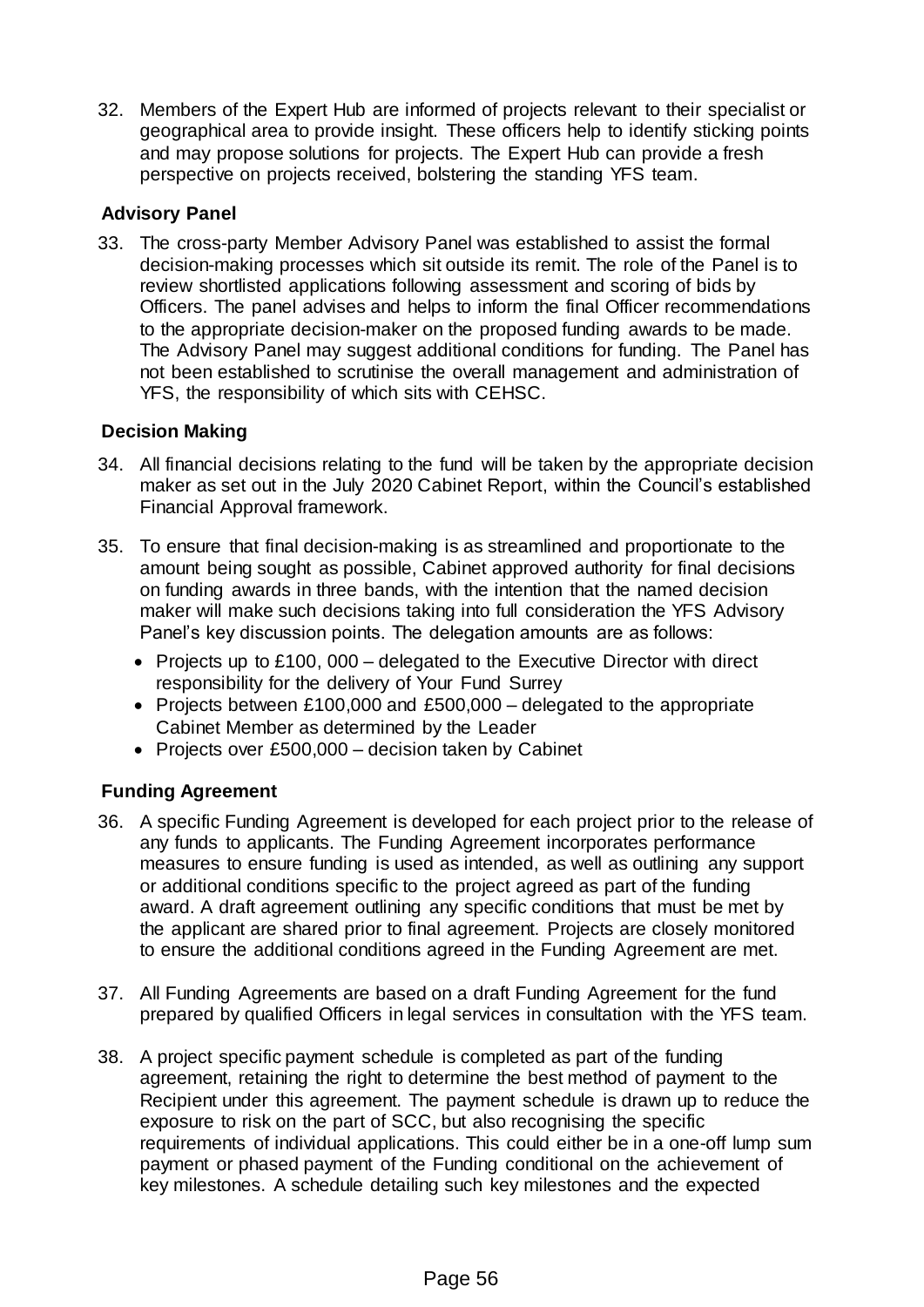outcomes as submitted in the application is included in the Funding Agreement.

39. Applicants are required to submit an evaluation plan detailing how the progress, success and impact of the project will be monitored. This evaluation plan forms part of the funding agreement. This information is compiled and forms part of the overall monitoring of the fund.

## **MONITORING AND DEVELOPMENT**

- 40. The Fund is designed to provide investment in schemes that encourage community participation, reduce isolation, and develop the potential for social wellbeing and economic prosperity for the benefit of all Surrey residents. As such, the allocation of funding is not predetermined by geography or proportioned by area.
- 41. Access to the fund is proactively monitored via Commonplace and insights are drawn into both the people and communities already engaged, and the project ideas put forward to further tailor communications.
- 42. This monitoring is enabling the YFS team to identify any areas or groups that are currently underrepresented in terms of the quantity of community projects proposed. It is also possible to identify ideas that do not meet criteria and the typical reasons for this so that we can provide support to residents and groups by giving them further direction as required.
- 43. The YFS Team has developed a dashboard to help identify areas where take up has been low. This includes a map of YFS applications overlayed on Lower Super Output Areas (LSOA), so Councillors and Officers can target interventions as appropriate to ensure that no one is left behind, in line with Council policy. Information gained via the dashboard is helping inform proactive work within communities by the Your Fund Surrey Team. As Covid-19 restrictions reduce, more targeted promotion work can take place within localities.

### **Process Review**

- 44. The application process and the experience of applicants is constantly being monitored to identify areas for improvement. As a result, multiple changes have been made to the process. In addition, a process review was undertaken pre-Christmas 2021 to review existing processes and implement changes necessary to improve the funds operation.
- 45. The table below presents some of the areas identified and measures implemented:

| <b>Issue identified</b>            | <b>Action taken</b>                                                                                                                                                |
|------------------------------------|--------------------------------------------------------------------------------------------------------------------------------------------------------------------|
| <b>Responding to</b><br>applicants | A two-week idea submission response target is now in<br>place for all new applications. Two additional officers<br>were brought in to provide additional capacity. |
|                                    | A target has been initiated of three months for full<br>applications from submission to the decision-making<br>stage.                                              |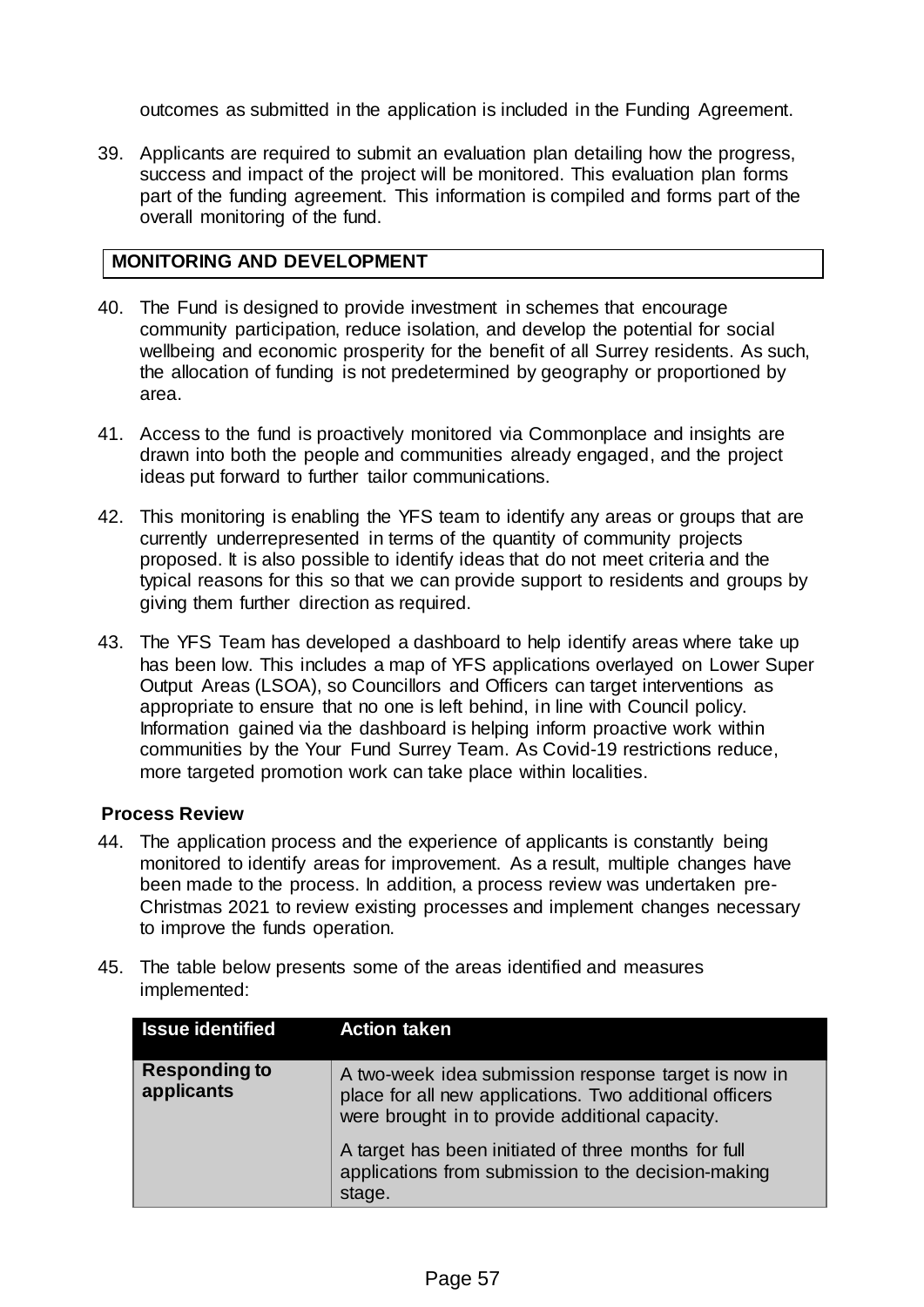| <b>Accessibility for</b><br>applicants                                              | A full application checklist is provided to approved Idea<br>Submission applicants to help them compile all the<br>information required for Full Submission.                                                                            |
|-------------------------------------------------------------------------------------|-----------------------------------------------------------------------------------------------------------------------------------------------------------------------------------------------------------------------------------------|
|                                                                                     | The FAQs page is being reordered and updated with<br>additional questions.                                                                                                                                                              |
|                                                                                     | A plan is being developed to streamline the application<br>process into one online location, whilst ensuring SCC has<br>suitable control and access to the site.                                                                        |
| <b>Demonstrating</b><br>community support<br>for proposals                          | Applicants are being advised to demonstrate a variety of<br>community engagement methods beyond just<br>Commonplace when progressing to full application.                                                                               |
| <b>Tracking ongoing</b><br>applications and<br>managing workload                    | A full application tracker has been introduced to monitor<br>the progress of projects, enabling a clear view of the<br>projects in the pipeline, and those leading to decision and<br>funding.                                          |
|                                                                                     | An annual YFS Key Date schedule has been created to<br>manage capacity and work priorities.                                                                                                                                             |
| <b>Communicating</b><br>with and to different<br>groups across the<br><b>County</b> | User analytics have been run on SCC YFS webpages,<br>identifying the volume and patterns of traffic, navigation to<br>and from the site, and areas most viewed. The same<br>review has been requested for the YFS Commonplace<br>sites. |
|                                                                                     | Geographic Information System (GIS) data is being<br>employed to use targeted communications focused on<br>engaging with harder to reach groups and communities.                                                                        |

46. The administration, accessibility, and operation of the fund is constantly adapting to best serve residents and applicants, and to improve the efficiency with which applications are dealt.

# **RISK**

- 47. All applications for funding are taken through the due diligence and agreed governance process. Applicants are required to provide an overview of risks against the project. The long-term sustainability of projects applying for funding from YFS is a key factor in assessing their eligibility. YFS Officers scrutinise and challenge the assessment of risks and mitigation strategies presented by applicants to determine whether there are adequate control measures in place.
- 48. When pro-actively managing risks associated with the fund an important consideration for Officers is that YFS forms a key part of the Council's Empowering Communities priority, focused on supporting communities through meaningful and lasting investment. Therefore, the success of Your Fund Surrey will set against establishing a different relationship with communities, empowering them to be more self-reliant. In forging that relationship, the success of individual projects will vary within the benefits delivered by the programme as a whole.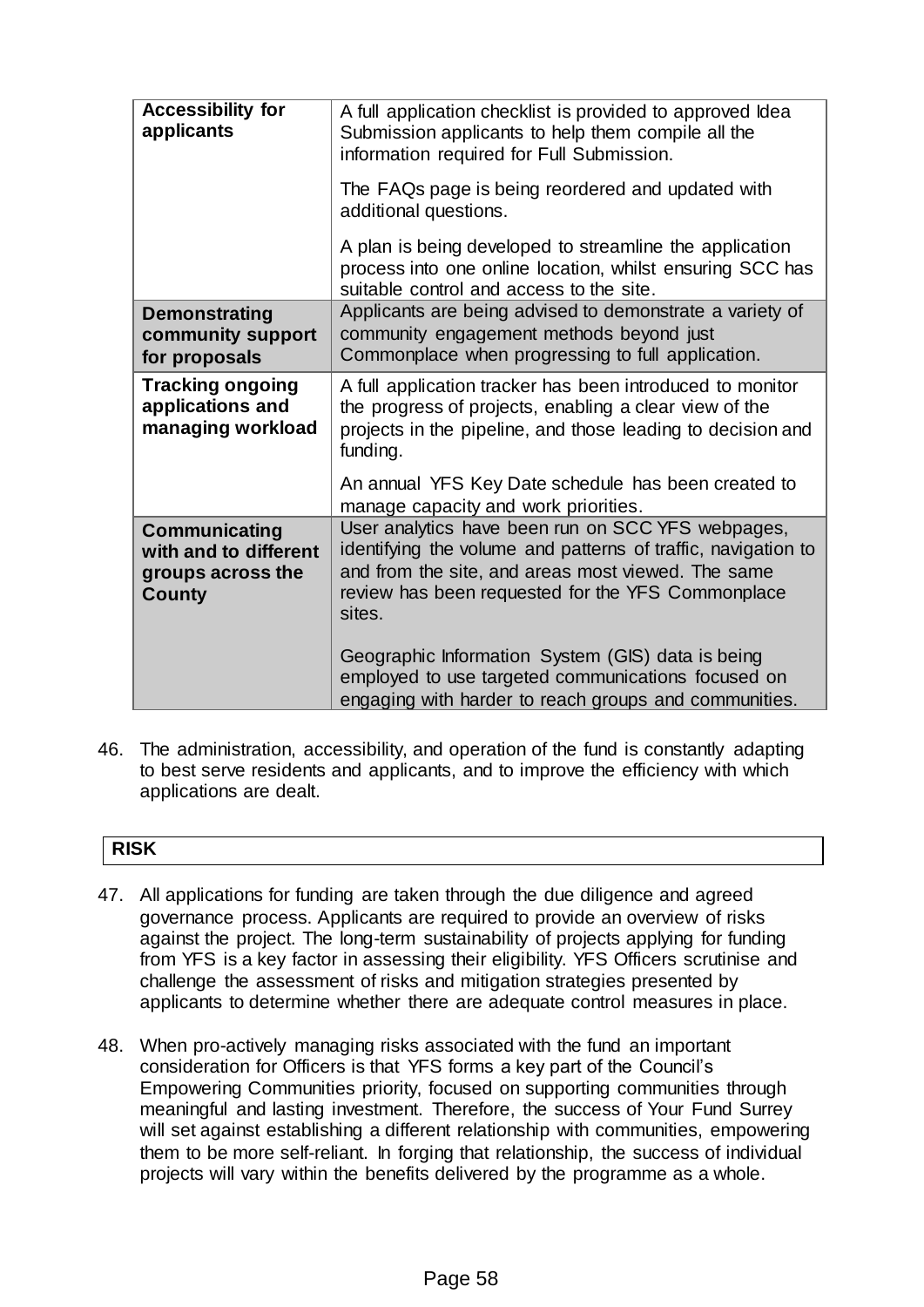49. The Council has been undertaking a range of work around the approach to risk management across the organisation. Upcoming work will start to explore risk appetite and approach in the organisation. Officers have proposed that YFS is specifically thought through and tested as part of this approach.

## **EQUALITIES**

- 50. YFS is designed to provide investment in schemes that encourage community participation, reduce isolation, and develop the potential for social wellbeing and economic prosperity. An Equalities Impact Assessment has been produced for the fund and this was circulated as an Annex to the YFS Cabinet Report 26 January 2021.
- 51. Applicants are required to complete a needs assessment as part of their application to ensure their project is open and accessible for all. Successful applicants are also subject to regular monitoring to understand if there are any equalities and accessibility issues that need to be addressed.

## **CONCLUSIONS**

- 52. The report to CEHSC has sought to set out specific detail concerning the policy, approach, and administration of YFS. The iterative design of the scheme is central to the approach of the fund. As part of this approach, the application process and the experience of applicants is constantly being monitored to identify areas for improvement.
- 53. The report has outlined a number of areas of improvement, including those taken forward as part of a detailed process review which commenced one year after the launch of the fund. The CEHSC, when considering its recommendations, are invited to consider and identify areas of further enhancement in connection to the continued operation of the fund, toward ensuring that the fund can deliver against its stated aims for the benefit of Surrey residents.

### **RECOMMENDATIONS**

- 1. To consider the report and provide any recommendations that would support the fund to deliver against its stated aims for the benefit of Surrey residents
- 2. To provide guidance in the accessing and signposting of information to Members on the fund.
- 3. Communities, Environment & Highways Select Committee to receive a further update on YFS in late 2022.

## **NEXT STEPS**

Officers in conjunction with Cabinet Member to consider recommendations arising from the Communities, Environment & Highways Select Committee meeting on 8 March 2022.